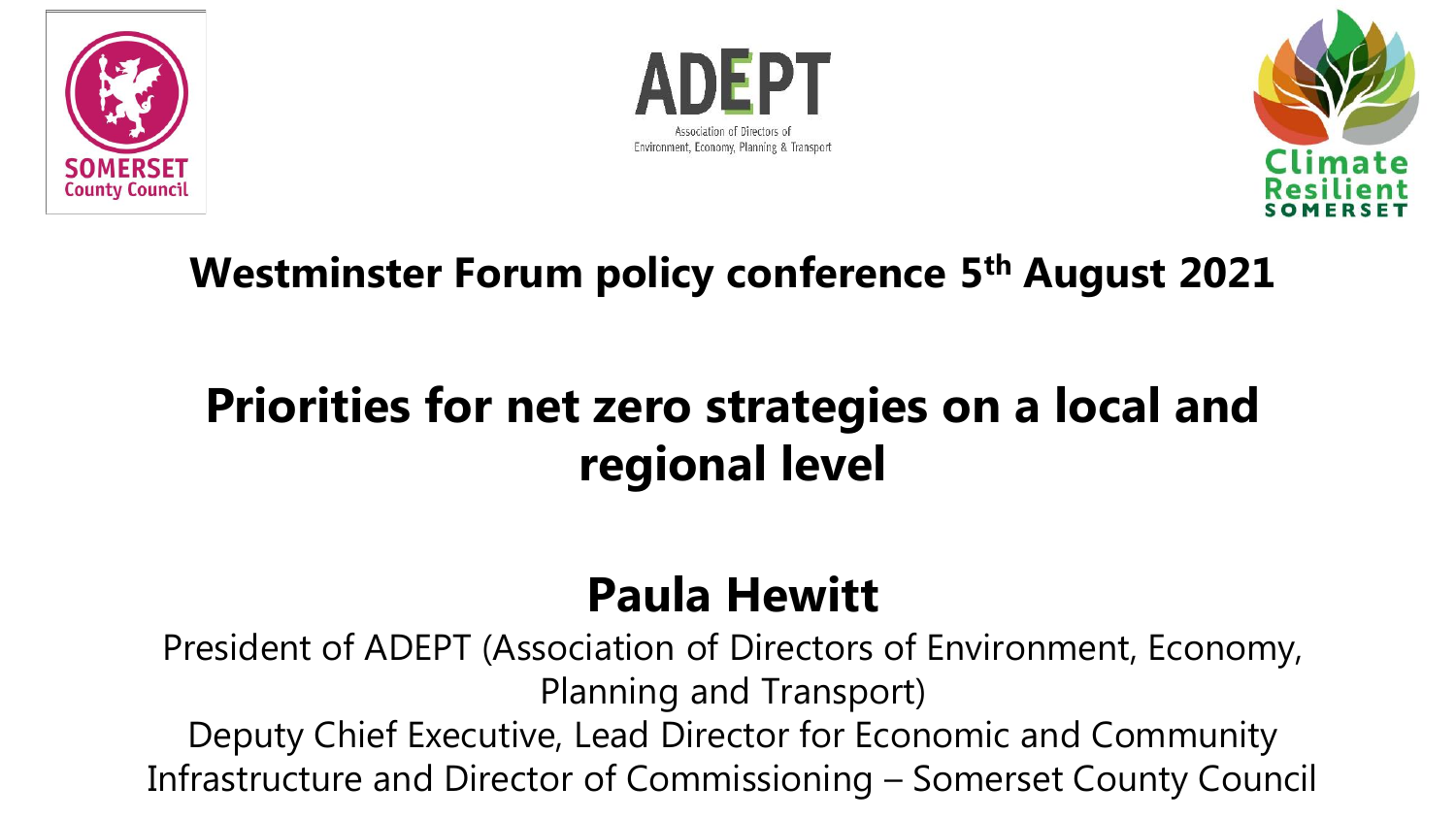





### **Local authorities are key to climate action**

- Tackling climate change is a top priority for local government
- Working towards a green recovery from Covid-19
- Widely recognised that a place-based approach is essential
- Councils provide local leadership, engagement, and inspiration
- Councils help deliver the co-benefits of climate actions.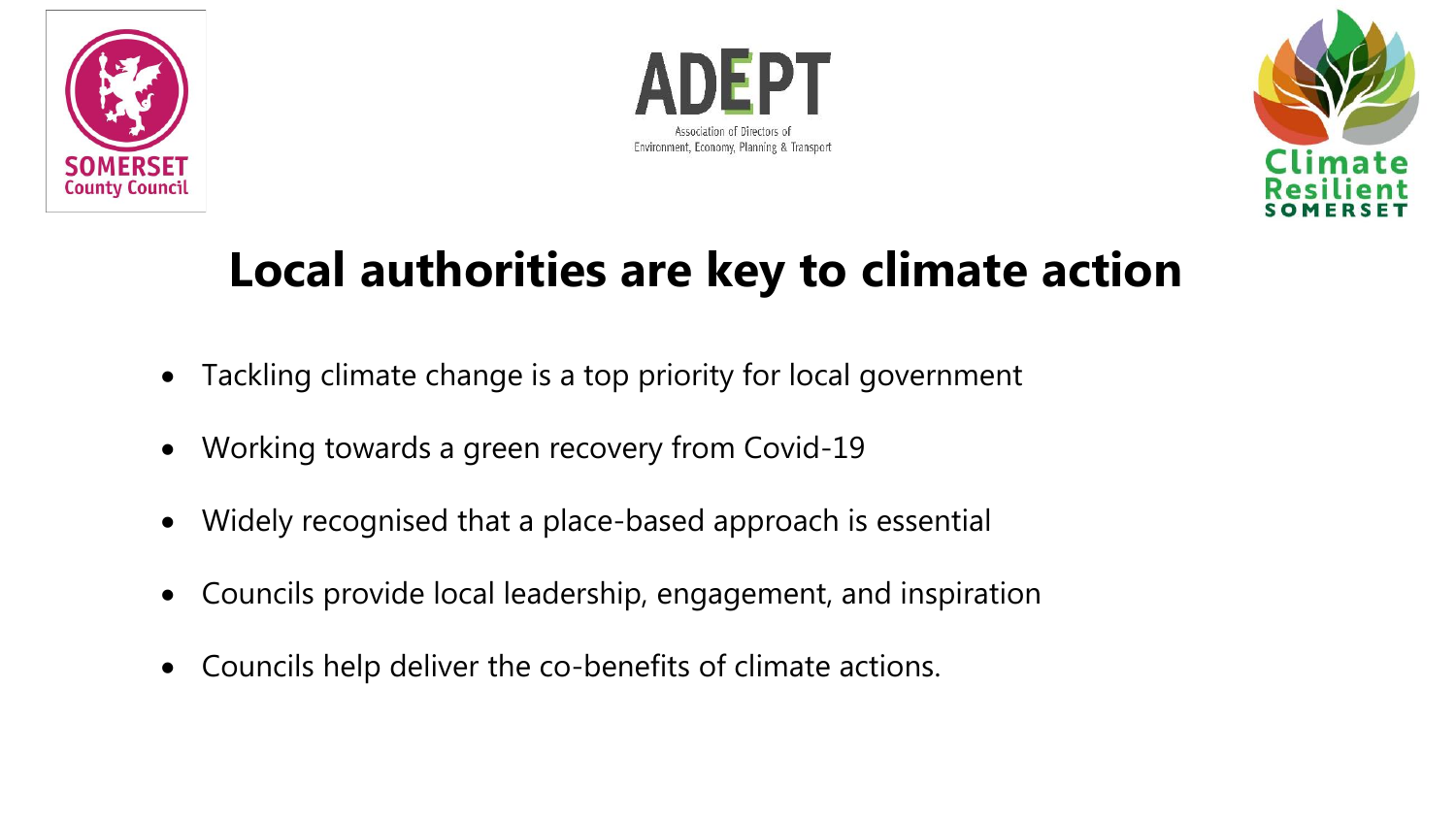





### **Collaboration is key to our effectiveness**

- Working with a wide range of partners
- Blueprint Coalition
- Engaging with Government
- Markets and supply chains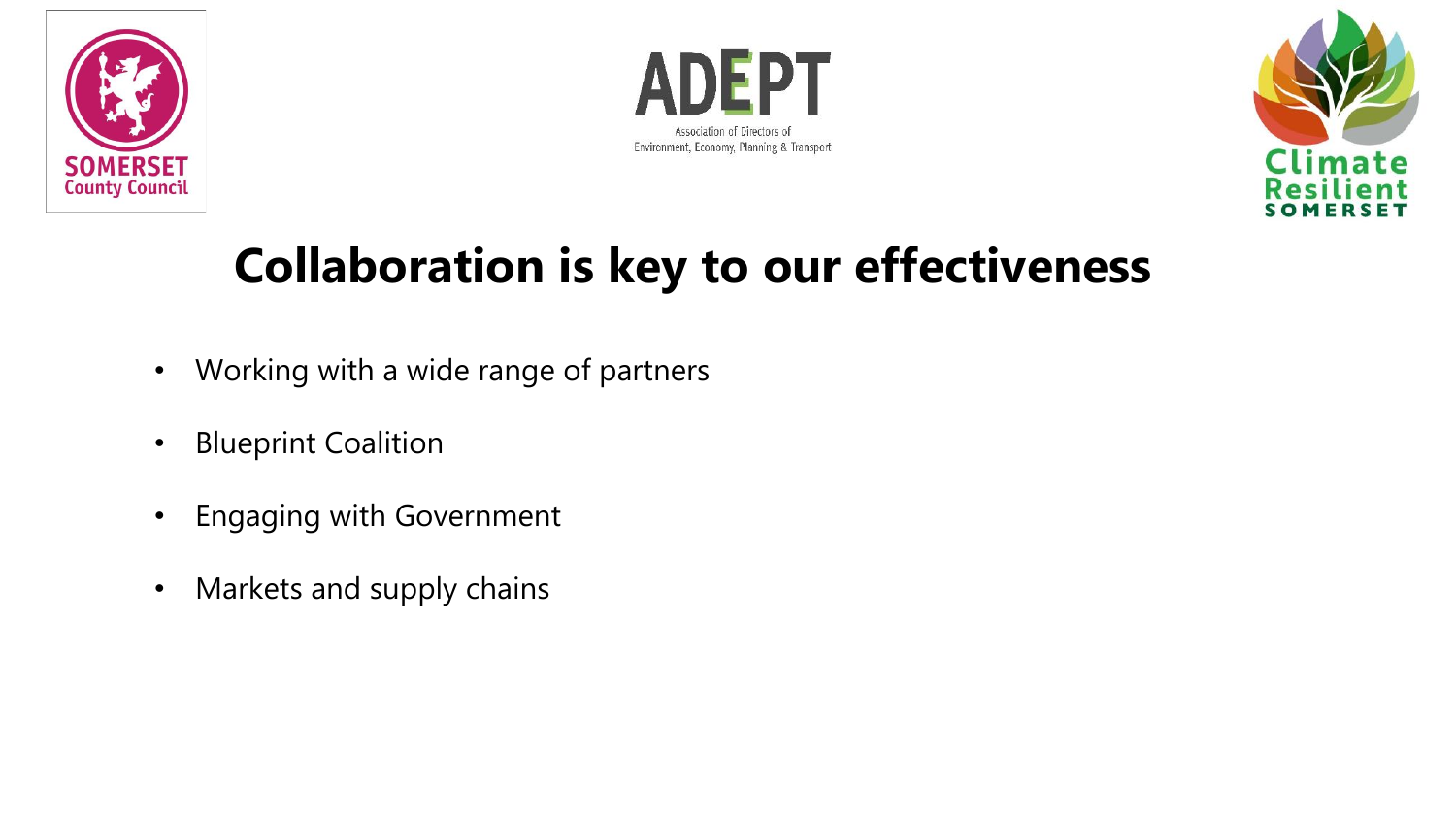







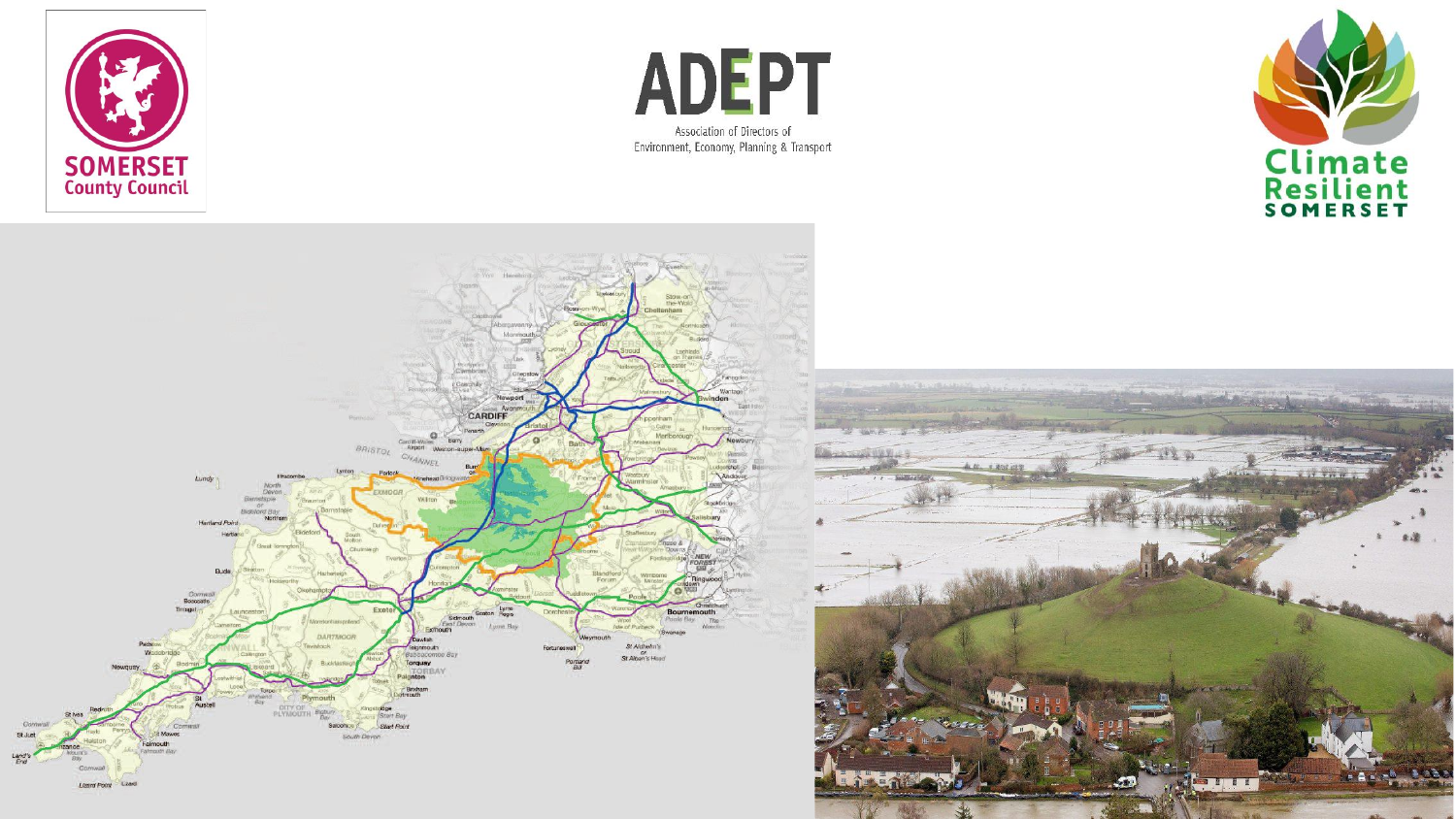





### **Somerset Climate Emergency Strategy**

• County-wide Climate Emergency Strategy jointly developed and delivered by Somerset County Council and the four District Councils

### **Goals of the Strategy**

- **Goal 1**: To decarbonise Local Authorities, the wider public sector estates and reduce our carbon footprint
- **Goal 2**: To work towards making Somerset a Carbon Neutral County by 2030
- **Goal 3**: To have a Somerset which is prepared for, and resilient to, the impacts of Climate Change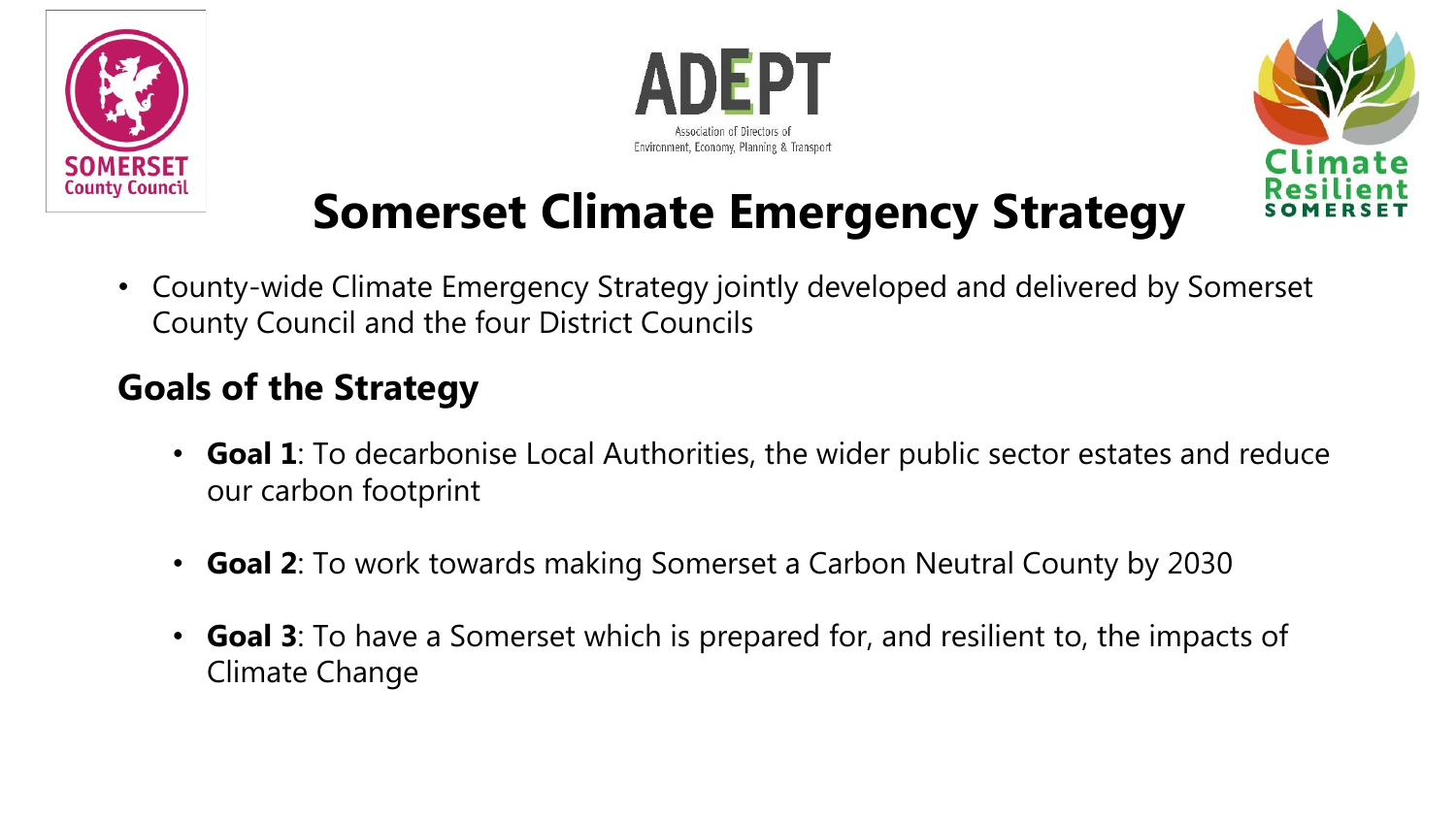





### **Somerset Climate Emergency Strategy**

#### • **9 Key Workstreams**

- Energy
- Transport
- Built Environment
- Industry, Business and Supply Chain
- Natural Environment
- Farming and Food
- Water
- Waste and Resources
- Engagement and Communication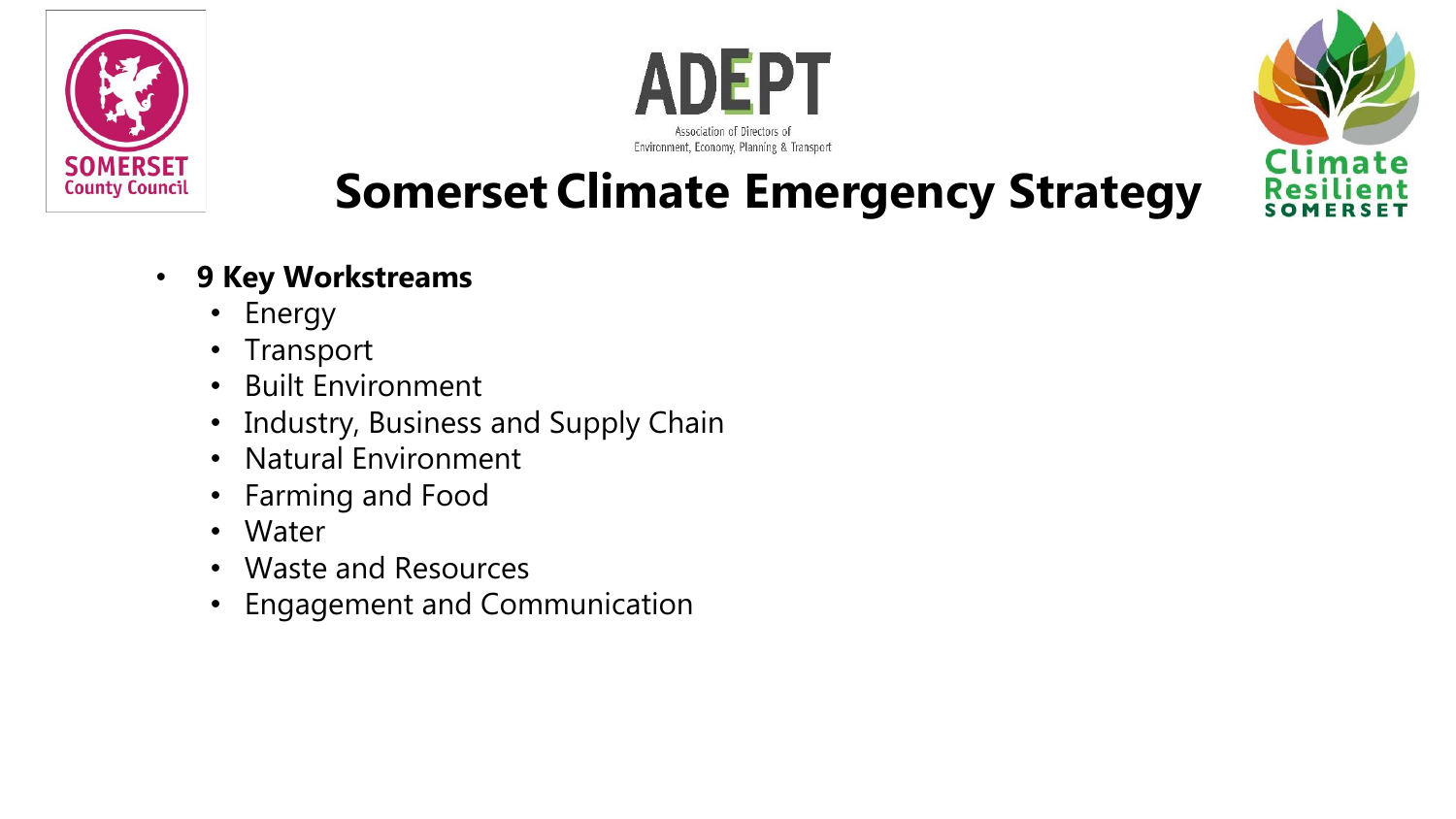





## **Somerset - Key Jointly Delivered Actions**

Since adoption, a number of key projects have been identified including;

- **Commercial Waste Contract Review**
- **Local Area Energy Plan**
- **County-wide EV Strategy**

More information on Somerset's response to the Climate Emergency can be found at:

<https://www.somerset.gov.uk/climate-emergency/>